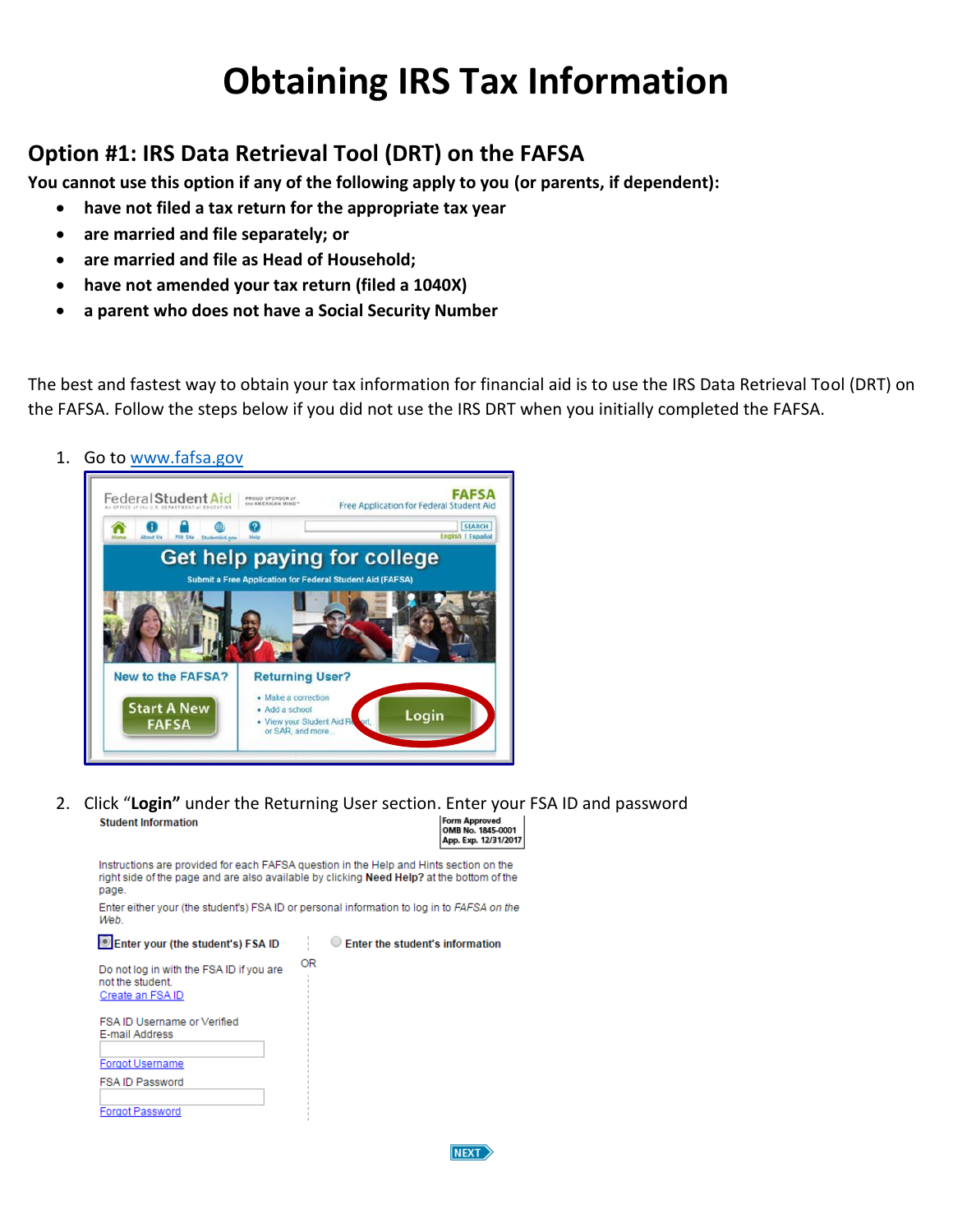3. Select the correct academic year and click "**Make FAFSA correction"** towards the bottom of the page



4. Create a Save Key for this correction (any 4 digit number)

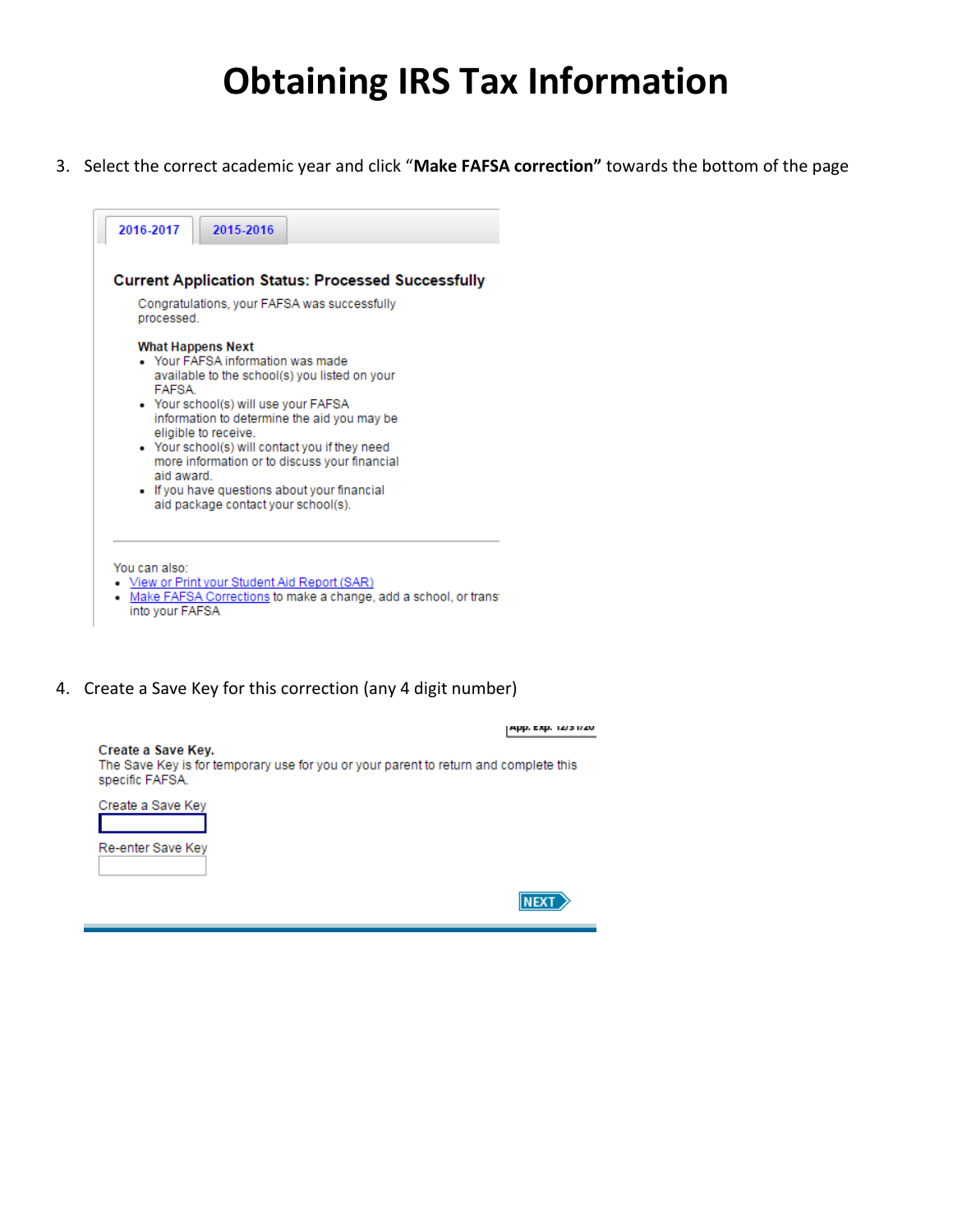#### 5. Select NEXT



6. Go to the "**Financial Information"** section (Note if you are a dependent student, you will need to do this process for yourself and your parents if you both filed an income tax return)

| Student <b>n</b>                       | <b>School</b>    | Dependency    | Parent              | <b>Financial</b>   | Sign &        | Confirmation          |
|----------------------------------------|------------------|---------------|---------------------|--------------------|---------------|-----------------------|
| <b>Demographics</b>                    | <b>Selection</b> | <b>Status</b> | <b>Demographics</b> | <b>Information</b> | <b>Submit</b> |                       |
| <b>Student Demographic Information</b> |                  |               |                     |                    |               | <b>Help and Hints</b> |

- 7. You will be asked whether you have filed the IRS income tax return for 2015. Select "**Already Completed"**, enter your "**Filing status"**, and the following questions will appear:
	- a. Did you file a Form 1040x amended tax return (did you have to resubmit your taxes with corrections or amendments)?
	- b. Did you file a Puerto Rican or foreign tax return?
	- c. Did you file your taxes electronically in the last 3 weeks (or by mail in the last 11 weeks)?

| To determine if you can use the IRS Data Retrieval Tool to transfer your tax<br>83<br>return information from the IRS into your FAFSA, answer the following<br>question(s): |
|-----------------------------------------------------------------------------------------------------------------------------------------------------------------------------|
| Did you file a Form 1040X amended tax return?<br>$\bigcirc$ Yes $\circledcirc$ No                                                                                           |
| Did you file a Puerto Rican or foreign tax return?<br>$\bigcirc$ Yes $\bigcirc$ No                                                                                          |
| Did you file your taxes electronically in the last 3 weeks (or by mail in the last 11<br>weeks)?<br>Yes ONo                                                                 |
|                                                                                                                                                                             |

If you answered yes to any of these questions, you are **NOT** eligible to use the IRS DRT, please refer to the other options on the second page. If none of these apply to you, the **"Link to IRS"** option will appear on your screen.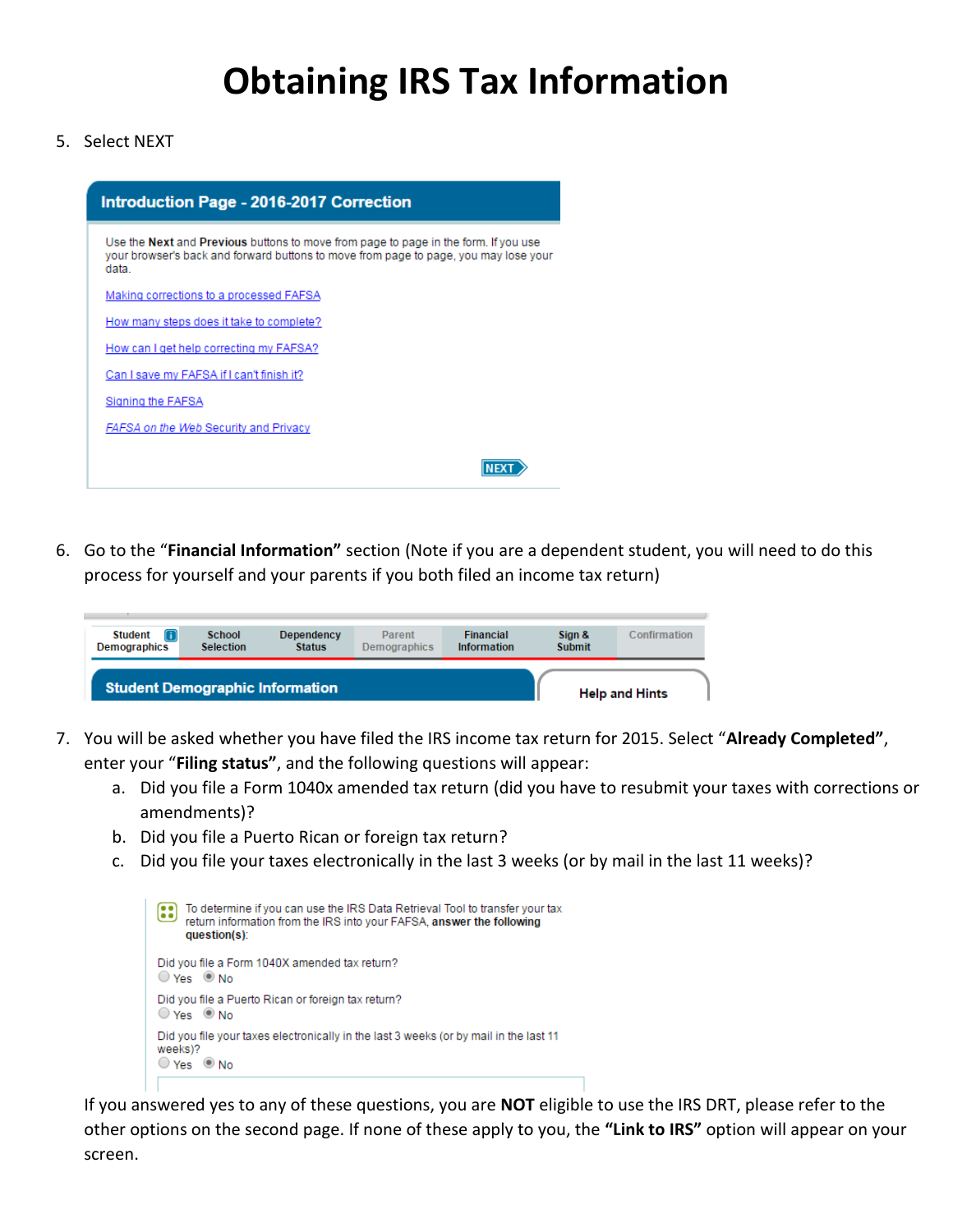8. It will then inform you that you will be "**Leaving FAFSA on the Web"** – click ok



- 9. Enter your information EXACTLY as it appears on your tax return, otherwise it will not link the information.
	- a. If the information matches, the tax information for FAFSA will show up on the screen click on **"Transfer Now".** It will take you back to the FAFSA with the transferred information in the income fields. DO NOT make any changes to the numbers that have been automatically populated. Click continue and submit your FAFSA.
	- b. If the information does not match you will need to follow the instructions on the second page



10. Once you submit your corrections you will see a list of all your changes made. Hit submit.



11. Once you submit your application you will receive a confirmation page.